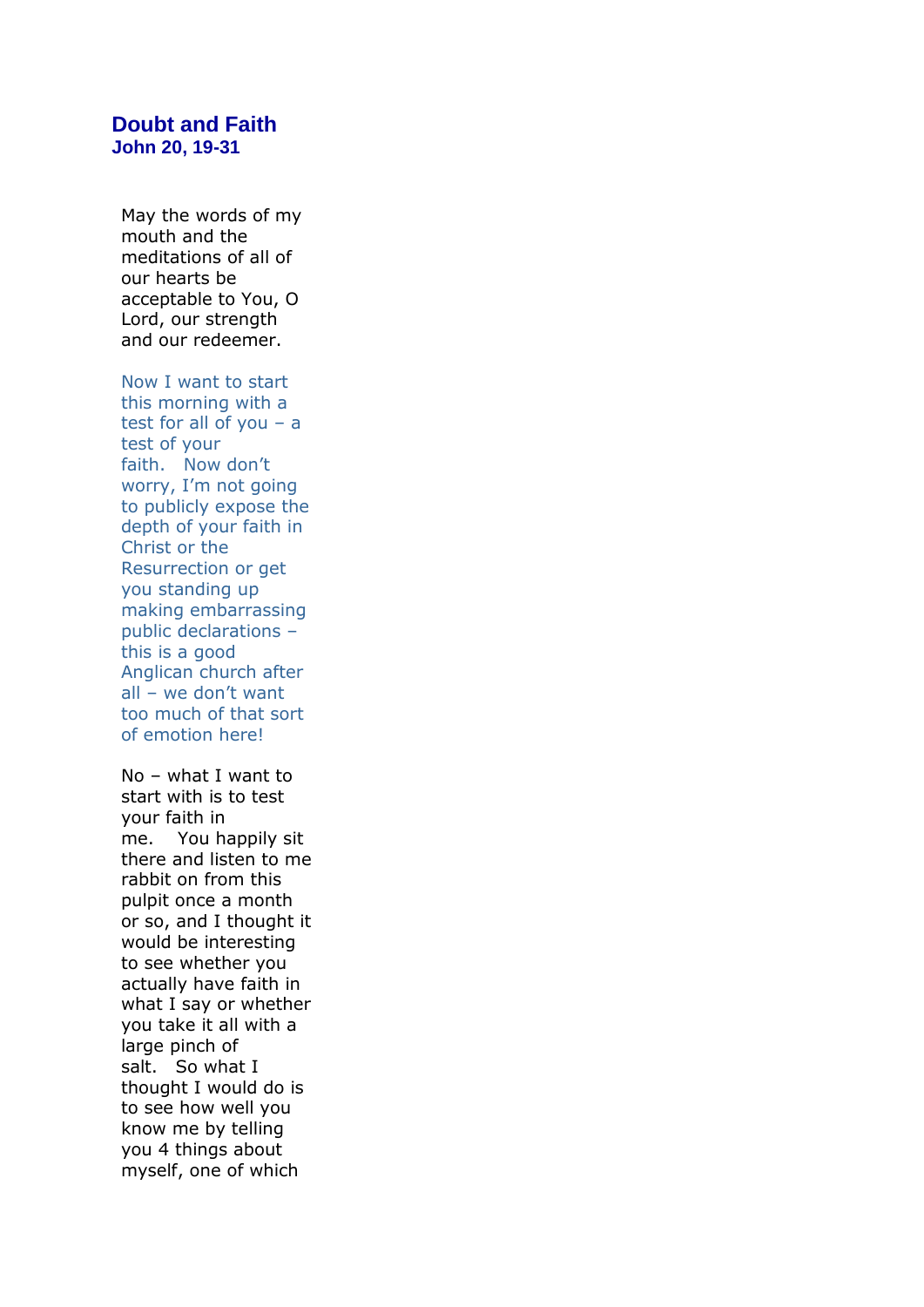is not true and I want to see if you can detect the untruth.

OK so here we go the 4 things are as follows:

I've met the queen I've been struck by lightning in a plane I've played rugby at Twickenham I took a phone call from 10 Downing Street whilst standing doing what comes naturally in a gents toilet

 $OK - so let's see$ remember, one of those is not true so hands up if you think it's not true that I've met the Queen. OK how about number 2, it's not true that I've been struck by lightning in a plane. Number 3, it's not true that I've played rugby at Twickenham and finally, number 4, it's not true that I took a phone call from 10 Downing Street whilst standing in the loo?

Well that's interesting. Well, I have met the queen  $$ so that one is true. I have also been struck by lightning in a plane – not as frightening as you might think – it was a jumbo jet taking off from Tokyo and is apparently a reasonably regular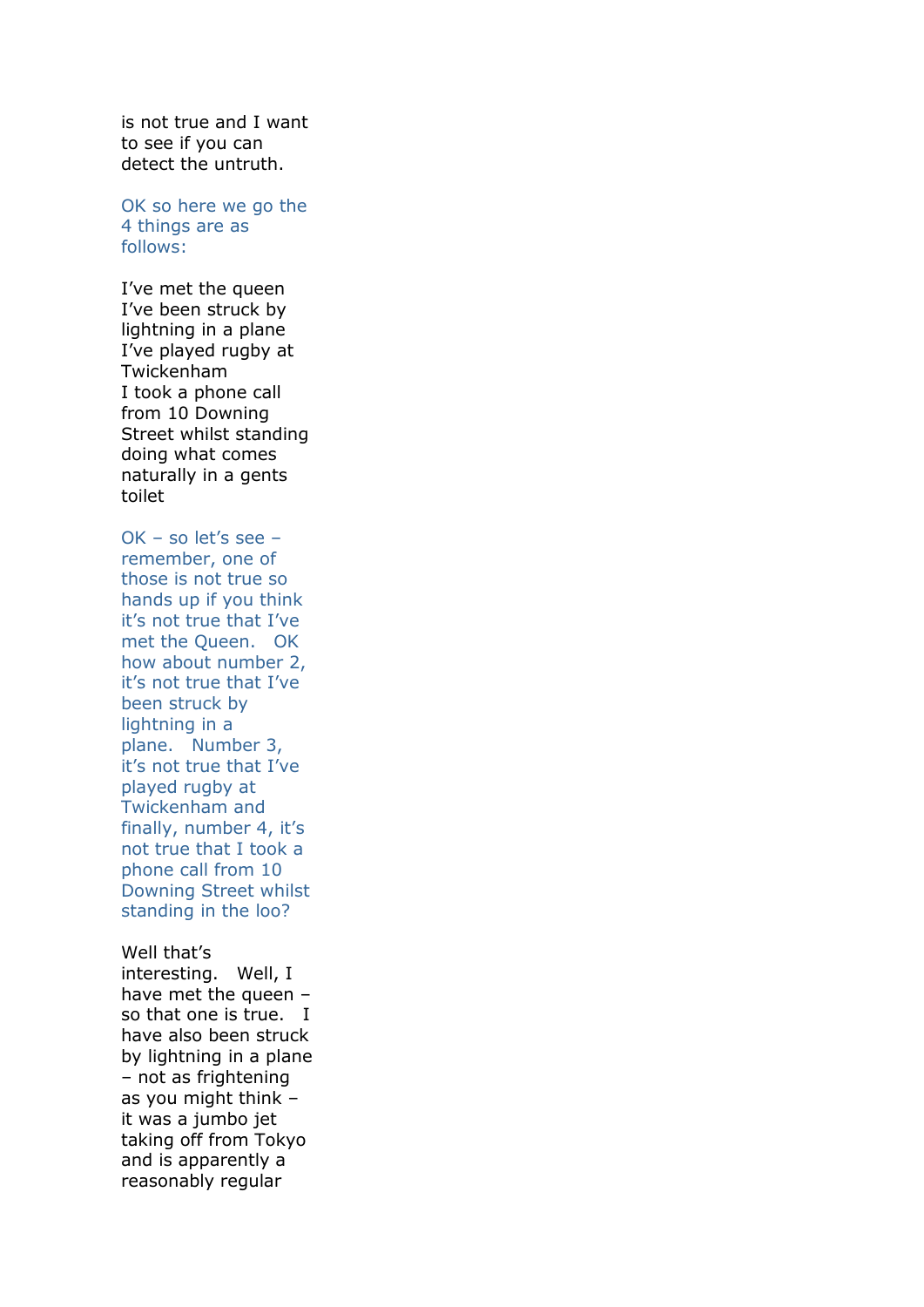occurrence. So how about number 4, the 10 Downing Street phone call? Sounds unlikely but it is actually true.

I was in the midst of a particularly difficult industrial dispute which was threatening the security of the North Sea oil flow and I was taking calls every few minutes from various people so when my phone rang in my pocket in the gents I instinctively answered and a voice said, "This is 10 Downing Street, can you hold for the Secretary of State"!

So that leaves number 3, much as I would like to claim that I had played rugby at Twickenham, I can only claim to have got close. I was on the bench for the 1977 UAU Final between Newcastle University and Loughborough University which, I am sad to say Newcastle lost. How different it might have been if the coach had been perceptive enough to call me onto the field!

So now you know that I have lied from this pulpit – so what does that do to your faith in me? Will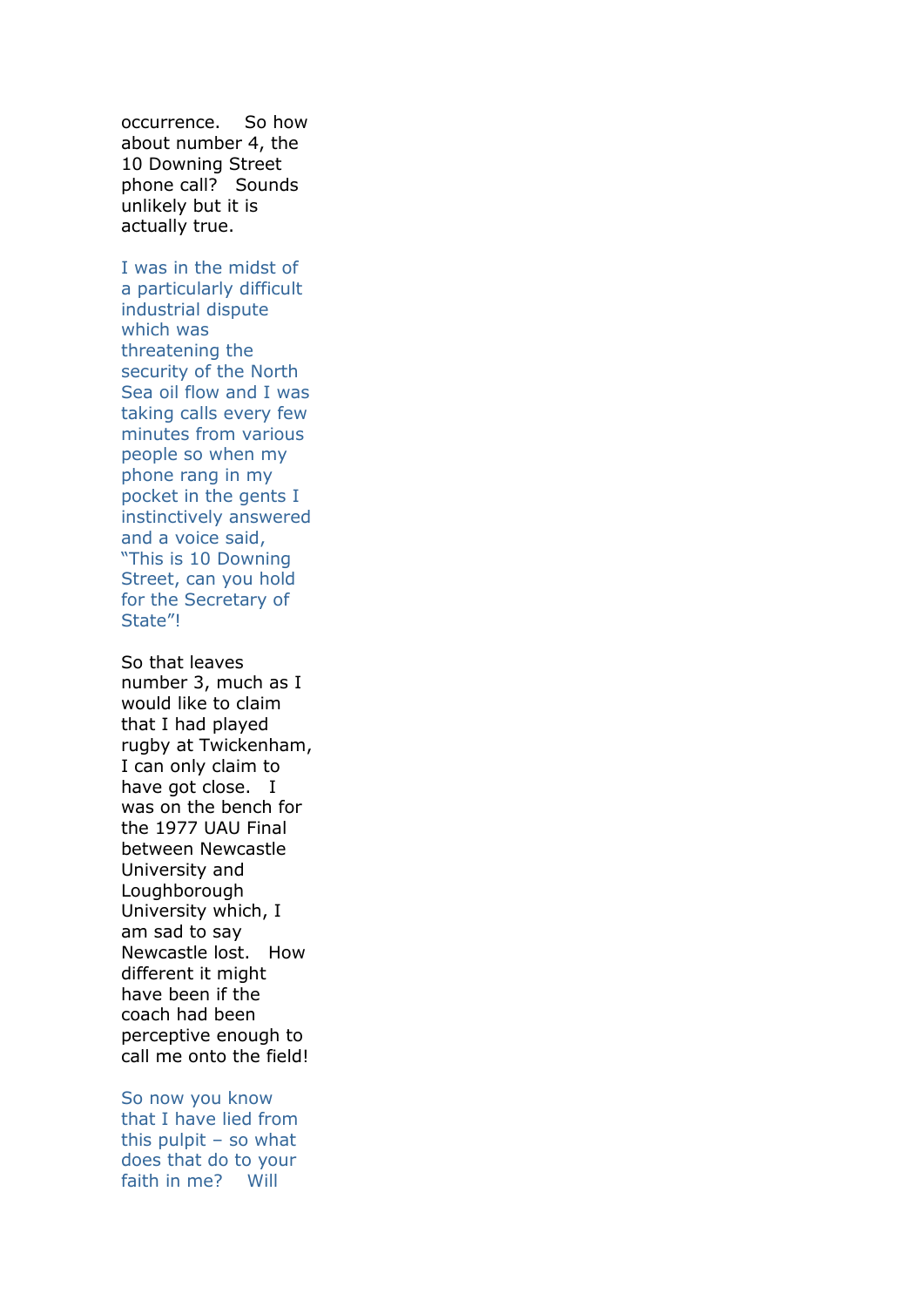you now doubt everything I say and has that doubt undermined your faith? That's what I want to spend some time talking about this morning – the issues of doubt and faith because, of course, we had the famous reading from John's gospel today of poor St Thomas and his doubts about the resurrection.

There is of course the hoary old story about doubt which tells of 3 accountants who doubted their 3 engineer friends. They were all travelling by train to a conference. The accountants bought three tickets but the engineers only bought one. "How on earth are the three of you going to travel on one ticket?" asked one of the accountants. "Watch and you'll see" said an engineer.

They all boarded the train. The accountants took their seats but the engineers all crammed into the toilet and locked the door behind them. When the ticket inspector arrived, he knocked on the toilet door and said "Ticket please". The door opened a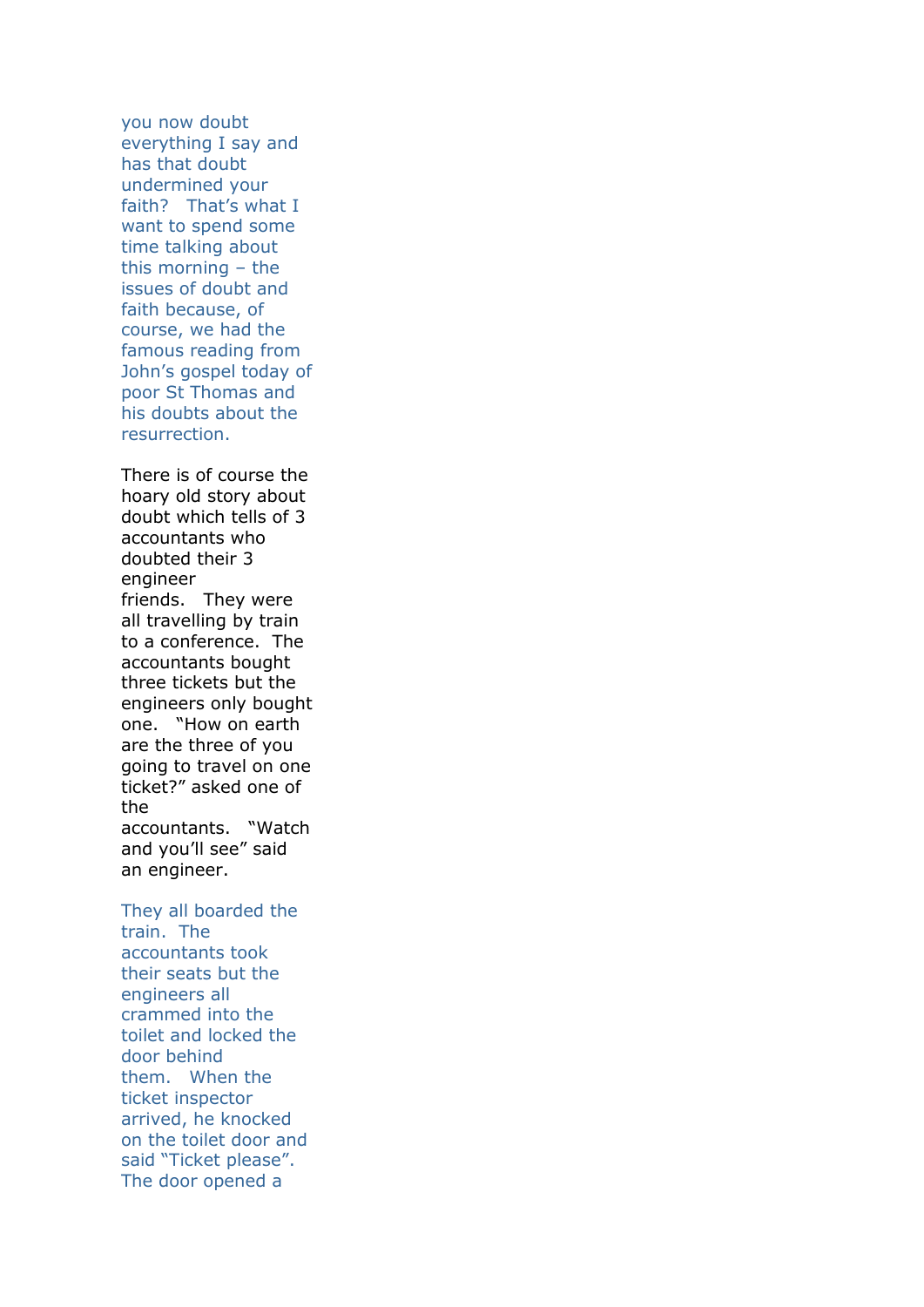crack and a hand appeared with the ticket which was duly stamped and returned and the inspector departed, allowing the three engineers to return to their seats.

The accountants all agreed that this was a very clever idea so on the way back, they only bought one ticket between them but were astonished when the engineers didn't buy a ticket at all. "How are you going to travel without a ticket?" they asked. "Watch and you'll see" replied the engineers.

## As soon as they

boarded the train the accountants duly crammed into the toilet while the engineers did the same in an adjacent toilet. As the train pulled away, one of the engineers left the toilet and walked over to the toilet where the accountants were hiding. He knocked on the door and said "Ticket please". The moral of the story is never doubt the deviousness of your engineers!

Now coming back to our famous doubter, I always feel that Thomas get's a very bad press and, maybe because I am his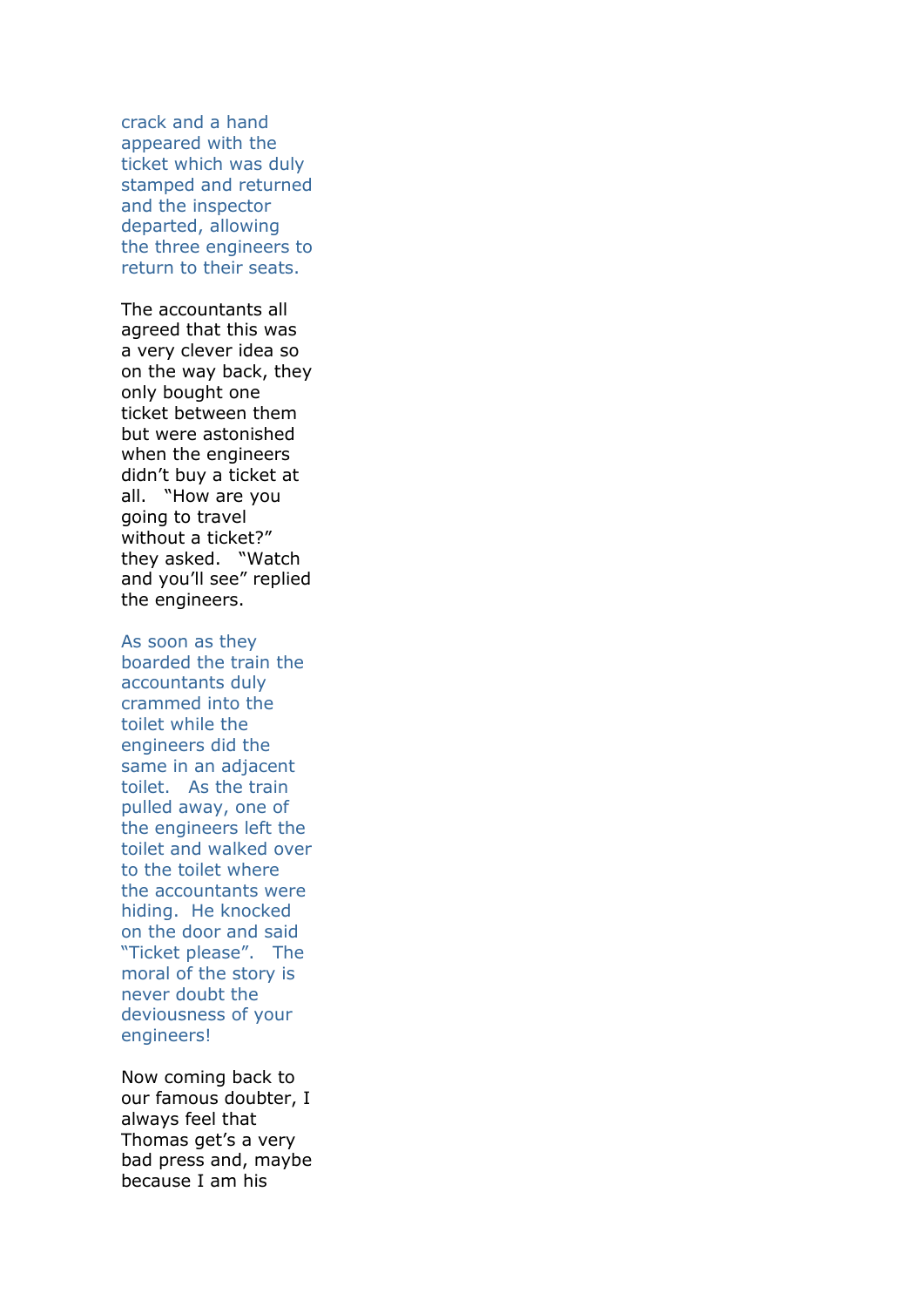namesake, I think he needs a bit of reputational rehabilitation. He is always known as doubting Thomas and that suggests that doubt is a bad thing and I'm not so sure that it is.

You know the story well, Jesus had appeared to the disciples in the Upper Room, given them the gift of the Holy Spirit and they were amazed. But, for whatever reason, Thomas wasn't with them and by the time that he returned Jesus had gone.

The excited disciples told Thomas what had happened and he didn't believe them. He says, "Unless I see the marks of the nails in his hands and put my finger in the mark of the nails and my hand in his side, I will not believe".

A week later, in the same room, this time with Thomas there, Jesus returns and he says to Thomas, "Put your finger here and see my hands. Reach out your hand and put it in my side. Do not doubt but believe". Thomas responds, "My Lord and My God" and Jesus says to him,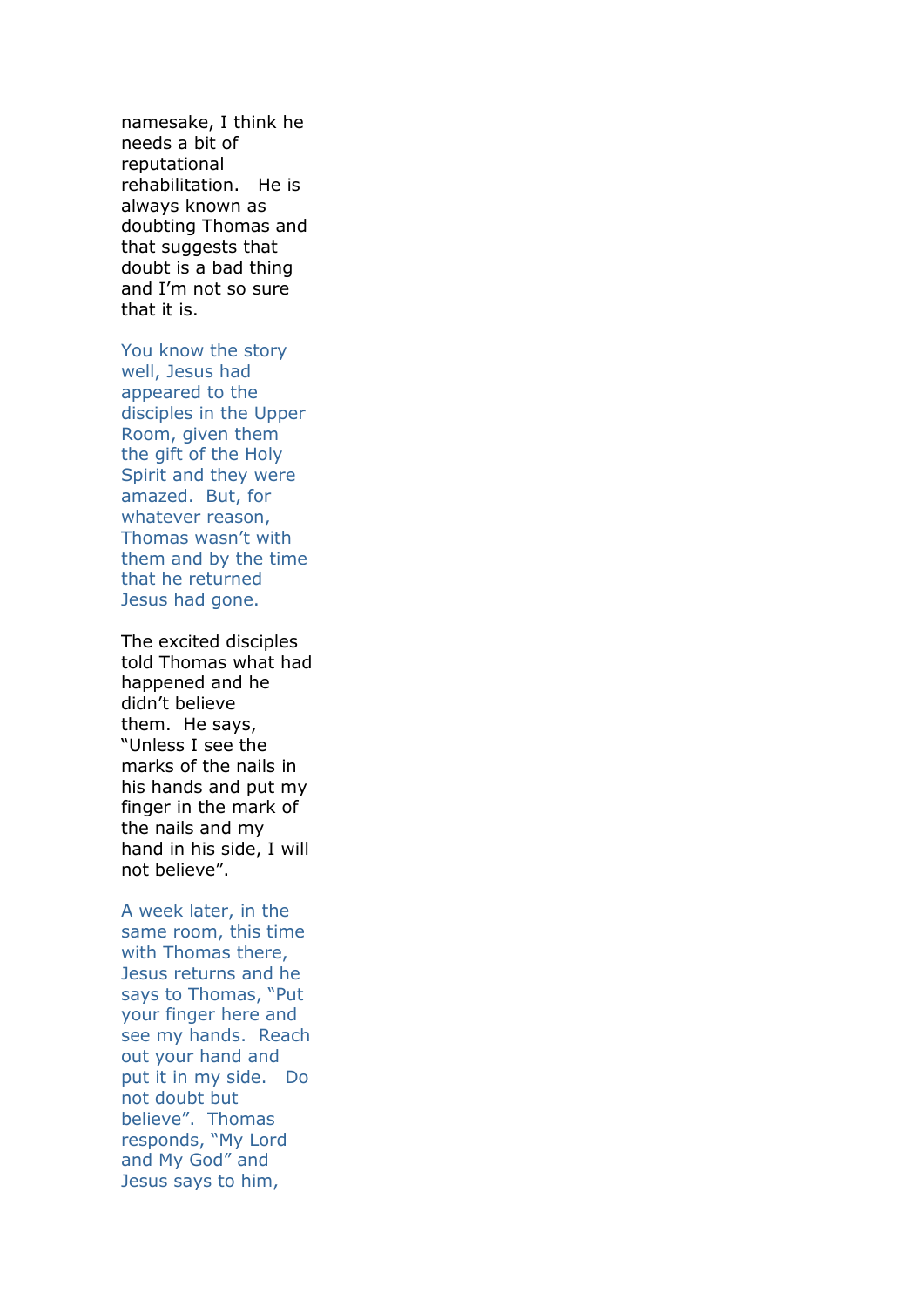"Have you believed because you have seen me? Blessed are those who have not seen and yet have come to believe."

So Thomas is remembered for this one moment of doubt but was he any wore than any other human there who could not believe the enormity of the resurrection. When Mary first meets Jesus at the tomb, she mistakes him for the gardener. When she runs to tell the disciples that she has seen the risen Lord, in Mark 16.11 it says "When they heard that Jesus was alive and that she had seen him, they did not believe it". Mark goes on to tell about the two believers who see the risen Lord on the road and he says, "These returned and reported it to the rest but they did not believe them either".

So Peter, James and the rest have no call to berate poor old Thomas for being merely human in his doubts as they were equally doubtful of the resurrection until Jesus had actually appeared directly to them.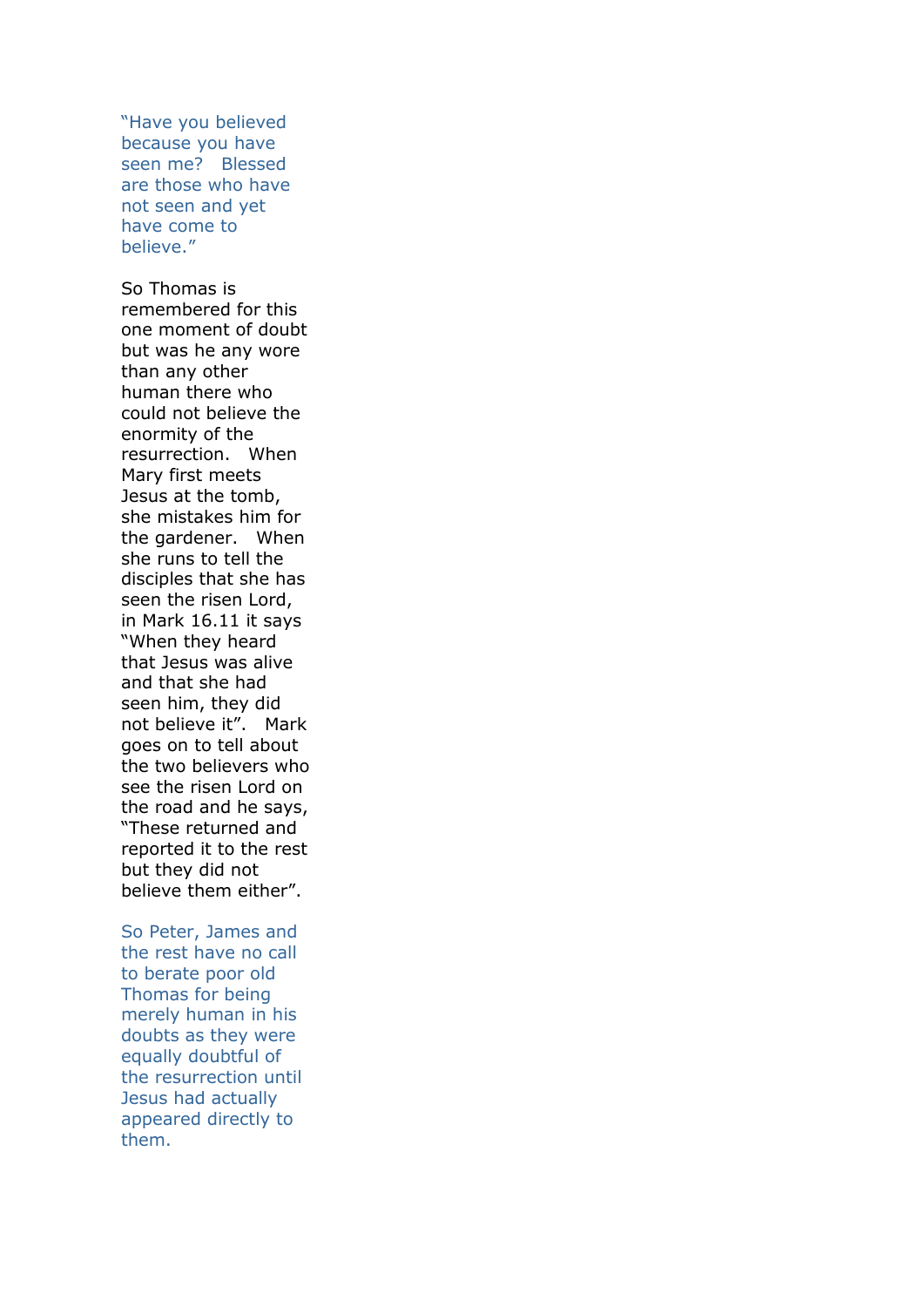Whilst we're about the task of rescuing poor Thomas's image, it's worth remembering his two other significant mentions in scripture, both of which demonstrate the depth rather than the shallowness of his Faith. The first is in John 11, the death of Lazarus. Jesus has been told that his friend Lazarus is gravely ill and after a couple of days he announces to the disciples that he needed to go to Mary and Martha's house in Bethany.

The disciples are up in arms about it as Bethany is only a mile or so from Jerusalem and that spells trouble. "But Rabbi", they said, "a short while ago the Jews tried to stone you and you are going back there?" There follows a heated discussion with the disciples trying to dissuade Jesus until finally it is our friend Thomas who speaks up in faith and says, "Let us also go, that we may die with him"

Now to make that statement, against the tide of opinion of his fellows takes some courage and some faith in Christ and I can't see that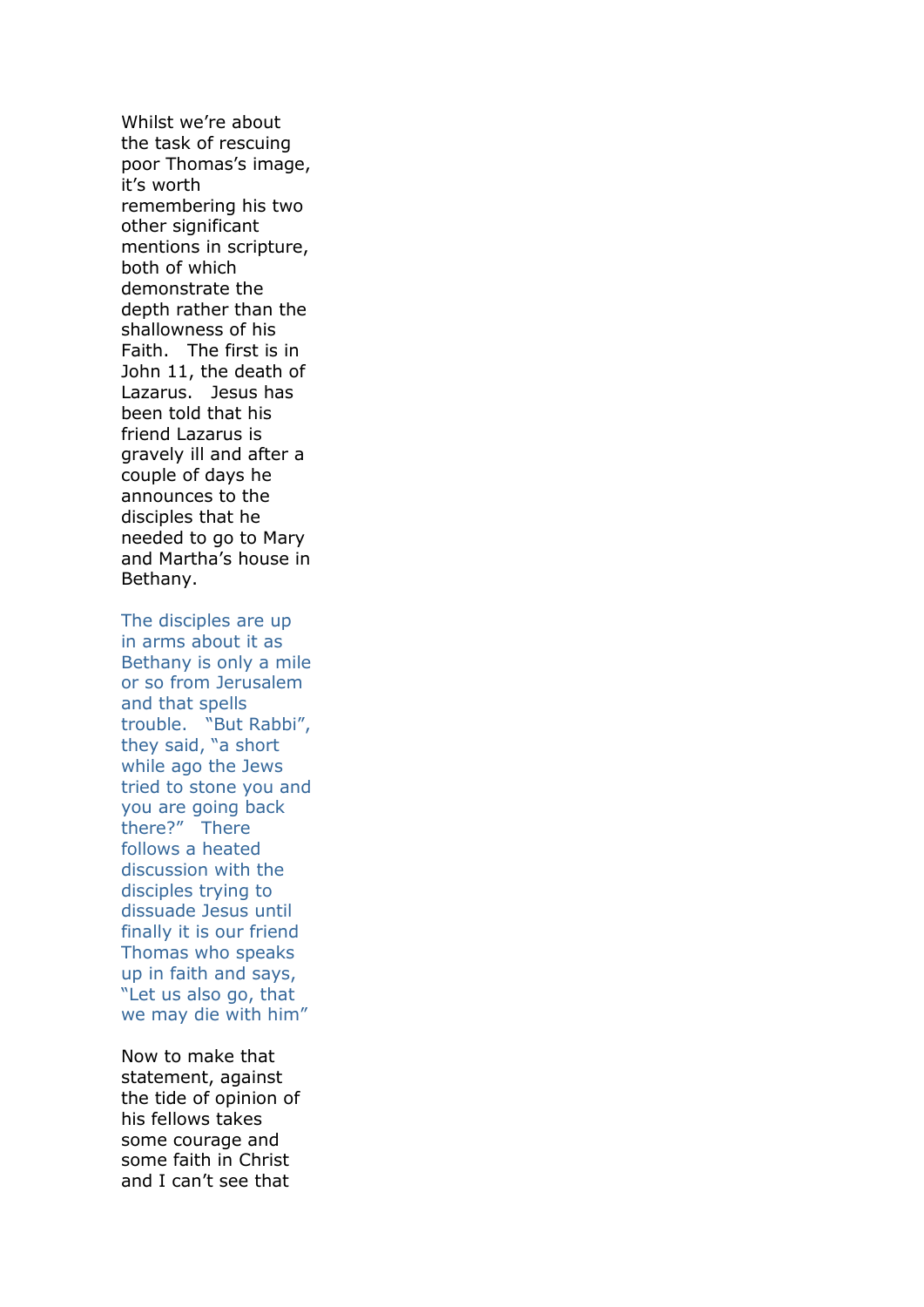being diminished in any way by his later, very human, response to the news of Christ's resurrection. Maybe the title 'Courageous Thomas' may be more appropriate than 'Doubting Thomas'

The next time we hear from Thomas is in John 14, when Jesus is explaining to the disciples in fairly cryptic terms, that he must go to prepare a place for them in heaven. It's that very famous passage where Jesus refers to the fact that his Father's house has many rooms. Now bearing in mind that the disciples are, on the whole, simple folk, you can see why this speech from Jesus may have caused some confusion and consternation. What Jesus says to them is the following.

"Do not let your hearts be troubled. Trust in God, trust also in me. In my Father's house are many rooms; if it were not so I would have told you. I am going there to prepare a place for you. I will come back and take you to be with me that you may also be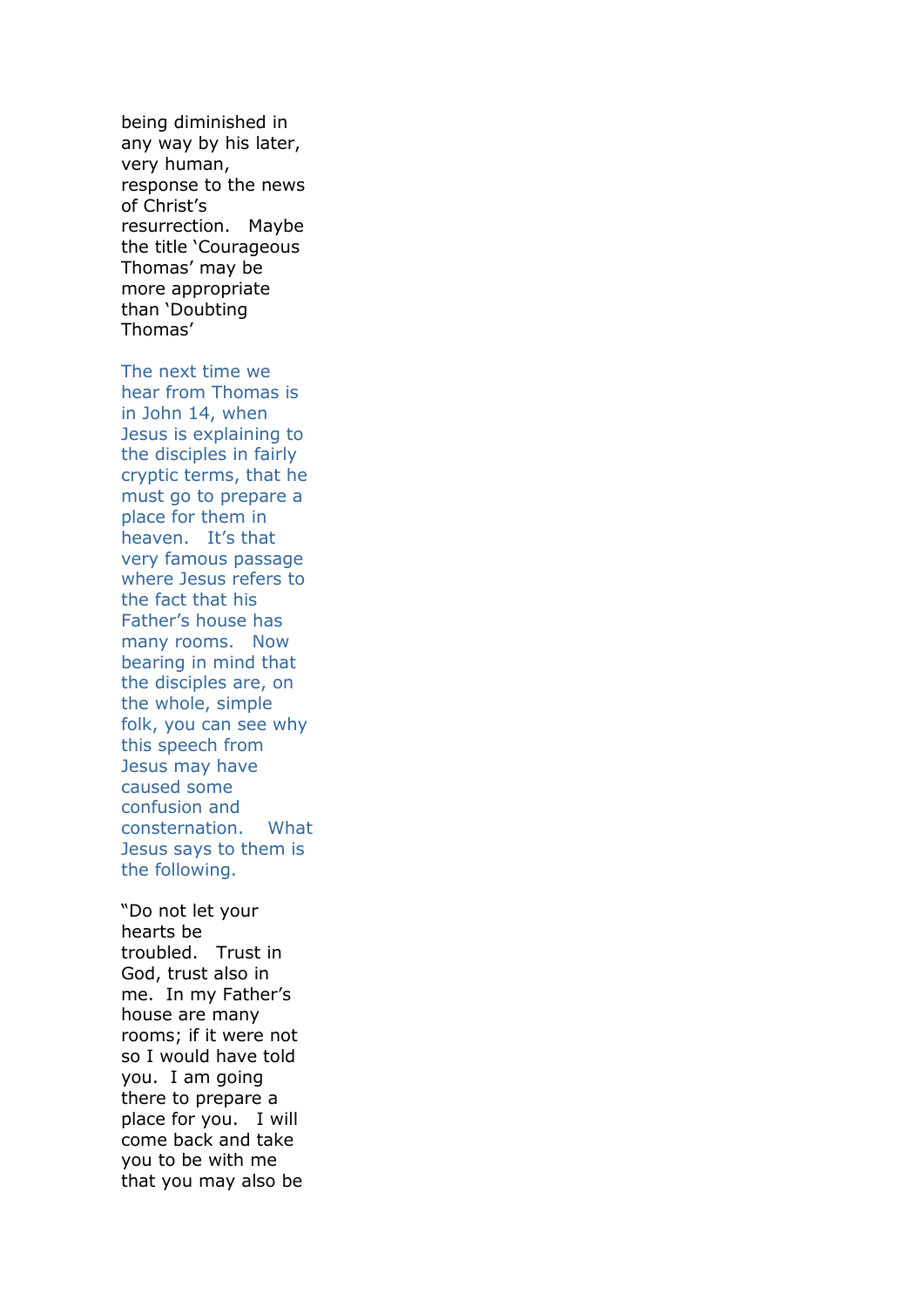where I am. You know the way to the place where I am going."

Now at this point, the chances are that the disciples are looking at one another in some confusion and thinking, "I'm not sure I do know the place where he's going". But no-one wants to look stupid by owning up to their ignorance – no-one that is apart from Thomas – who's intervention leads to one of the statements from Jesus that define our faith.

Thomas, in a good human response blurts out, "Lord we don't know where you are going, so how can we know the way?" and Jesus responds, "I am the way, the truth and the life. No one comes to the Father except through me". Now it took remarkable, self assured honesty for Thomas to acknowledge that for him, Jesus wasn't making any sense. So maybe we should call him 'Honest Thomas' instead of 'Doubting Thomas'.

Finally we have this most famous appearance of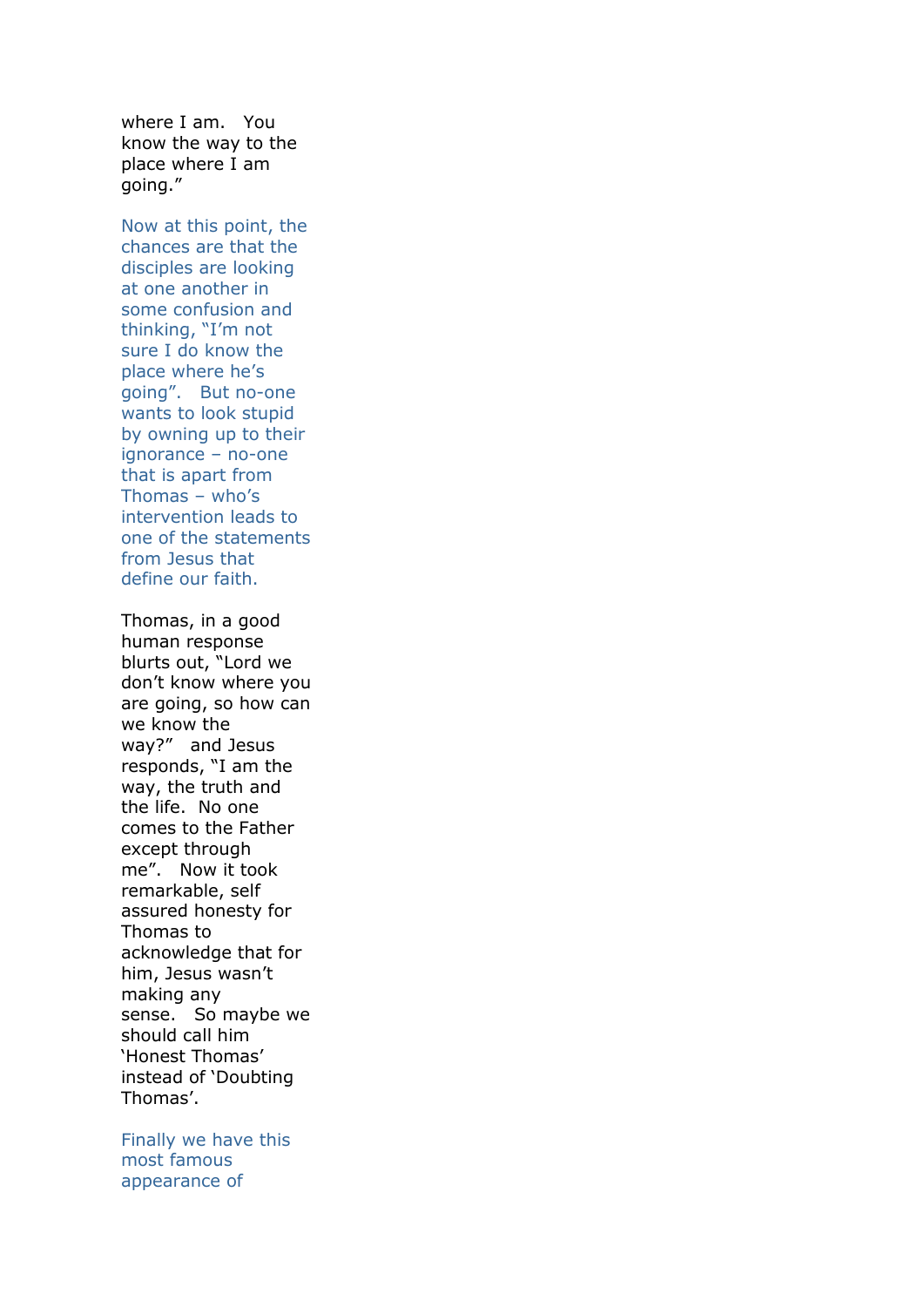Thomas in John 20 and his doubts about the resurrection but, as we've seen, Thomas was no more or less in doubt about the events of Easter morning than were the rest of the disciples – he just had the misfortune to be the last one to know and was on his own. The rest of the disciples didn't believe Mary when she told them Jesus was alive and they didn't believe the two travellers on the road.

They only believed when Jesus stood among them in the upper room and showed them his hands and the wound in his side. So poor old Thomas gets vilified for expressing his doubts when they were identical to the doubts of his fellow disciples. This leads us to an interesting question. Why is it that the Christian community has developed such a negative attitude towards doubt?

Doubt is often seen as the opposite of faith and the story of Thomas is often used to reinforce that position. But all of this is, for me a false position. The opposite of faith is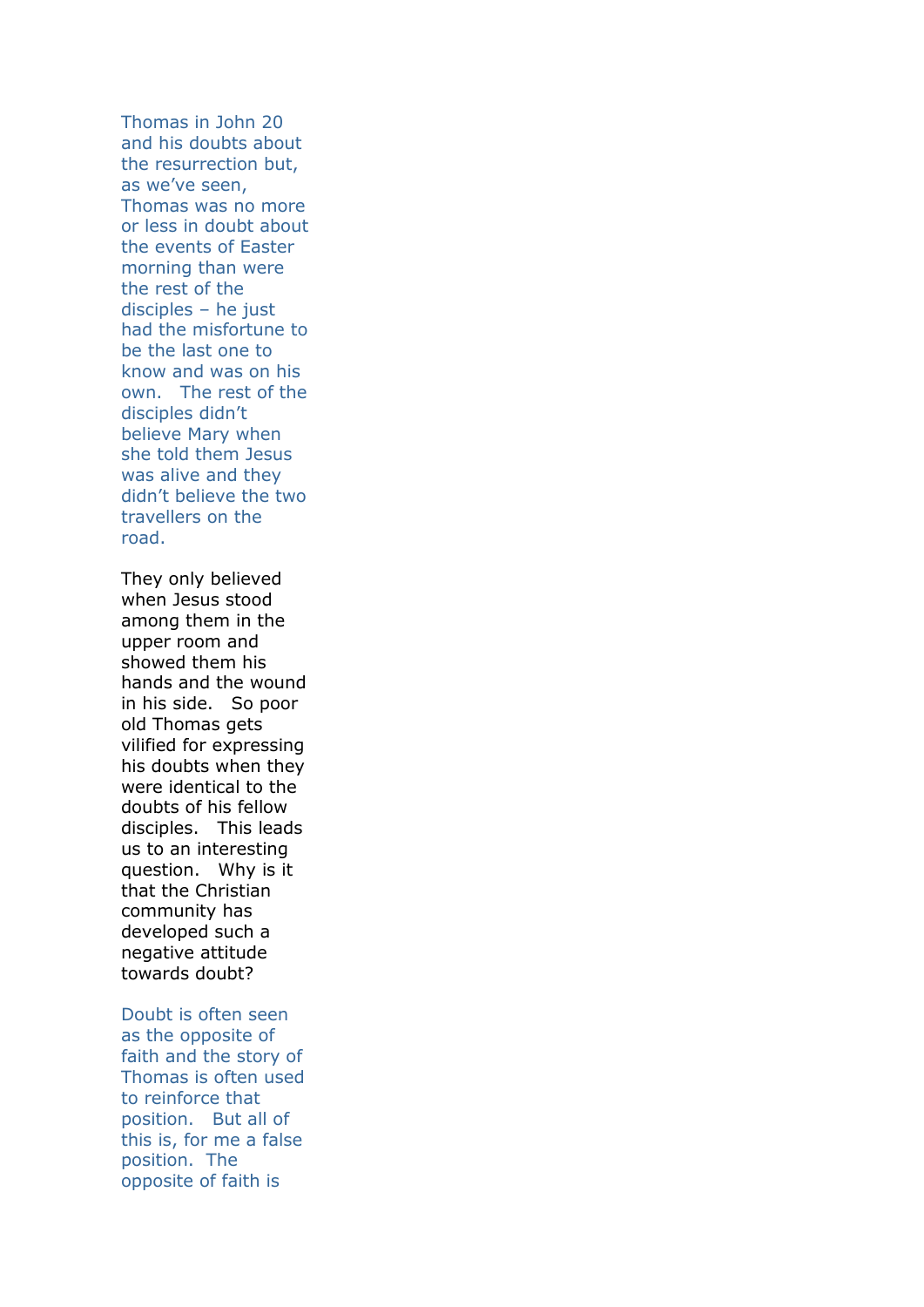not doubt, the opposite of faith is unbelief. I actually think that doubt has a positive and constructive role to play in the exercise of faith.

We are, by nature, inquisitive creatures. As children we learn by exploring and questioning the world around us and why should it be any different in our faith life. Doubt forces us to ask ourselves the difficult questions but how often do we have the courage of Thomas in raising those questions publicly?

If we did, we might find people around us to give us answers and we might then find that those answers help us to strengthen our faith, the process by which our doubts can help us to grow and deepen our faith. If doubt were such a bad thing, why is the bible filled with doubting human beings?

Start at the beginning in Genesis – both Abraham and Sarah doubted God when he said they would have a son. Moses doubted when the Lord told him to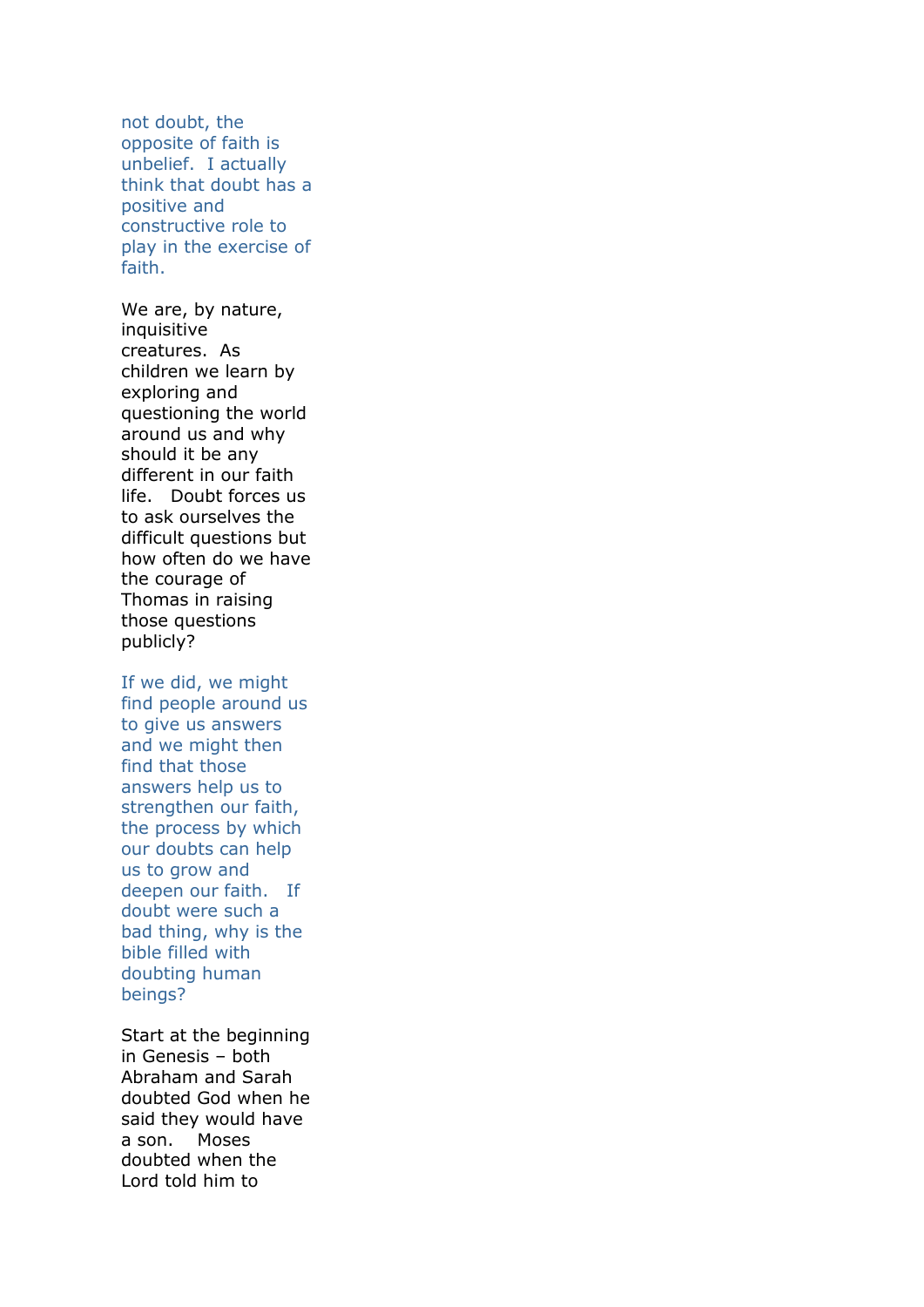return to Egypt. The Israelites doubted all through the book of Exodus. Gideon doubted when he was told that he would be a judge and leader and, as we heard a few weeks ago at Advent, Zechariah doubted big time when told he would be the father of John the Baptist in old age.

God knows what we are like. He knows that we are human and filled with doubt and that by acknowledging that doubt we can grow in faith. Thomas expressed his doubts openly in front of Christ. He had his doubts removed and became one of the most steadfast and committed disciples. For the 20 years after Christ's assumption, he was a great missionary – taking the Christian faith to Kerala in India in 52AD before his martyrdom there. A seed that he planted so well that Christianity still flourishes in Kerala and Goa to this day.

Our congregations are filled with people who have doubts and that's a good thing. Faith cannot flourish if doubt is not addressed so we should welcome it, we